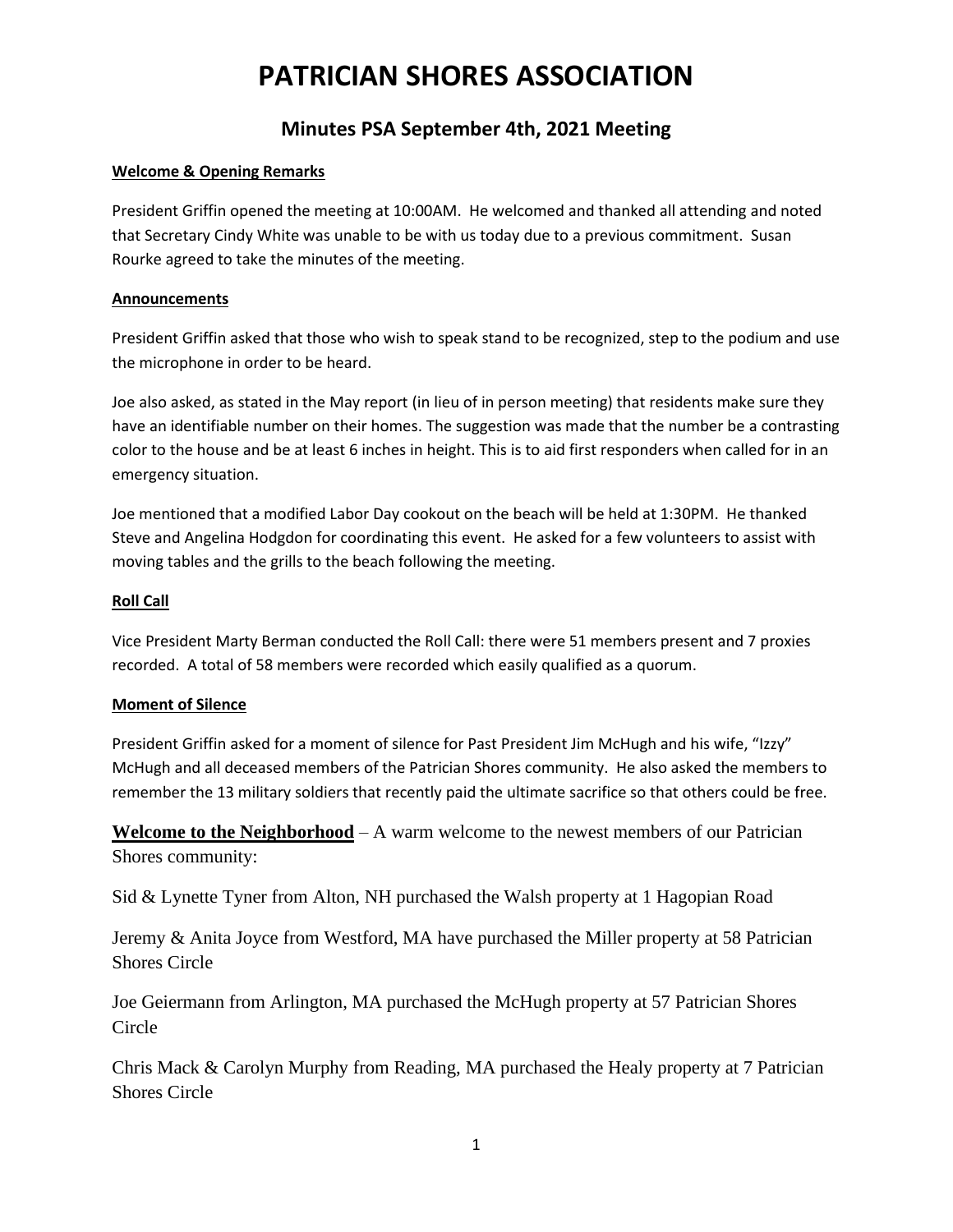## **Special Thanks**

President Griffin recognized the great work carried out by our member volunteers which saves the Association thousands of dollars each year. He mentioned a few for the work they have done:

- Coffee & Refreshments Tashia Spencer & Suzanne Fiala
- Kayak Racks Bob DeMayo, Bill Garvey, Joe Chancler, Harvey Weintrob, Jim Odoardi
- Entrance Sign Temporary Repairs Bob DeMayo & Joe Chancler, Harvey Weintrob
- Beach Footbridge Repairs Kyle Goren
- Dock Electrical Repairs Frank Baudanza, Tony Volpe, Jim Dolan, Jimmy Baker
- Picnic Table Repairs & Staining Carole Mostoller, Dick Percoski, Harvey Weintrob, Steve Donovan & Sue Rourke
- Flowers & Plants Carole Mostoller, Sue Rourke
- Music on the Beach Bill Cronin
- Water System Oversite & Leak Searching Crew Dick Percoski, Frank Baudanza, Mel Lezberg, Steve Donovan, Harvey Weintrob
- Rec. Hall Setup Steve Donovan, Joe Chancler, Carole Mostoller and Bob DeMayo
- All Committee Chairs & members who freely give of their time working on behalf of the membership.
- Thanks to my fellow Board members for their continuing support & willingness to tackle new assignments when called upon.
- Special thanks to my wife, Ellen, for her ongoing support as we continue to work on behalf of PSA.

Lastly, thanks to you, the membership, for your tremendous support and understanding as we, your Board, continue to work to keep this "special place" the wonderful community that it is

## **Financial Report**

Steve mentioned that copies of the report were provided in the back of the Rec Hall for those wishing to follow along as he reported.

He thanked the membership for their support and paying their dues on-time. Most members have paid their dues as expected with only (1) outstanding. However, there were several members he had to follow-up with and one member had no updated contact information with the Secretary. He also noted (4) members who have yet to pay their PWC Mooring fees and that Bill Holbrook would be following up with those members.

The Pandemic has had some effect on everyone. However, over the past two years we are still doing well with dues collection. However, we have seen a significant drop in our Investment Accounts interest paid. We will continue to monitor closely over the next year.

Our Treasurer urged anyone wishing to contact him to do this by Email. He said it is the best way to reach him and not over social media please.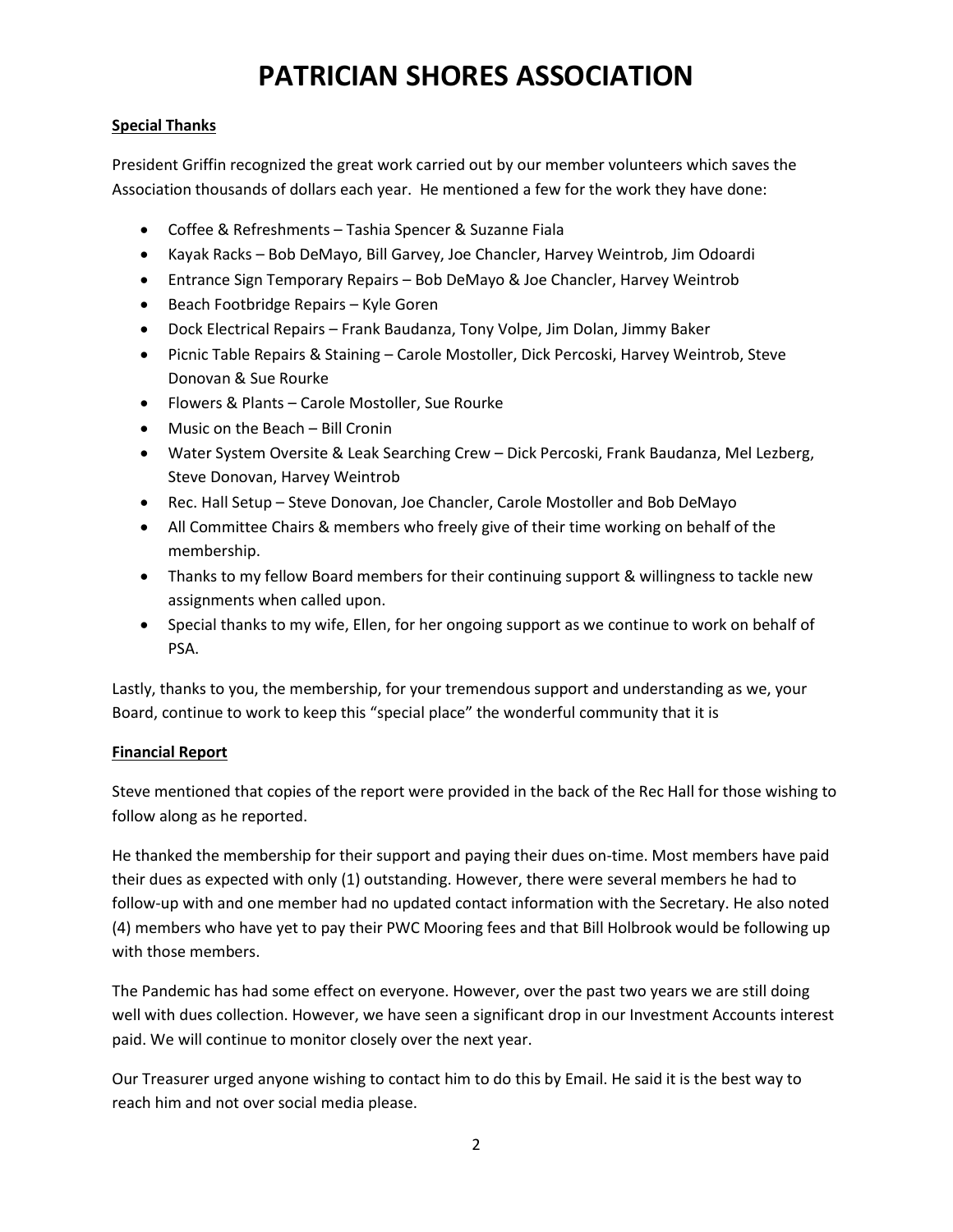Steve highlighted several key expenses for the past year focusing on how our Water expenses are up due to repairs. Everyone should be aware that there have been many leaks in recent years and those repairs are performed by our water system operator and paid for by the association as we own our system. There have also been upgrades in the Pump House and in our distribution system that were necessary. The Board is monitoring these expenses along with others like grounds keeping and dock expenses and repairs.

Steve reviewed our account balances with the membership. He explained that we have 4 accounts each of which are reviewed by our accounting firm, Anstiss & Co., P.C., who provide our association's compilation financial reports and our tax returns. These financial documents allocate common expenses across multiple accounts which is normally completed in the fall, but had been completed earlier this year. The result of this review and allocation meant some of the account balances declined.

Steve brought everyone's attention to Page 4 (Expense Report). He explained that our \$300.00 water assessment will need to rise to \$400.00 per household in 2022. This is due to the increased expenses over time, the need to start saving for future improvements and to cover the proposed cleaning of the 20k gallon storage on the agenda for this meeting. This proposed cleaning will be an investment of approximately \$30,000.00.

Gayle Montequin requested a reason for dues increase. Steve explained the financial side of the volatile water system account and the upgrades since 2013 and then Dick Percoski was asked to explain the details of the need to reline and clean the 20k gallon tank.

Steve then called for any questions before closing the Financial Report portion of the meeting:

-There was a question regarding Developed Lots and Un-developed Lots and Steve explained the difference is a developed lot has home built on the property.

-There was a question/statement asked by Jeff Hagopian regarding why the Dock Account balance had decreased and Steve explained it was due to an allocation of expenses for Marine Insurance. Steve explained that insurance (and other expenses) are frequently paid out of a single account, but need to be allocated later to individual account funds, like the marine insurance had been paid by the general fund but its expense belongs to the dock fund. These reallocations are the result of the compilation report process.

-Paul Martakos asked if there was an Audit on the accounts and Steve explained while technically not an audit the Annual Compilation Report from our Account acts as a checks and balance of the dues, expenses to ensure they are correct.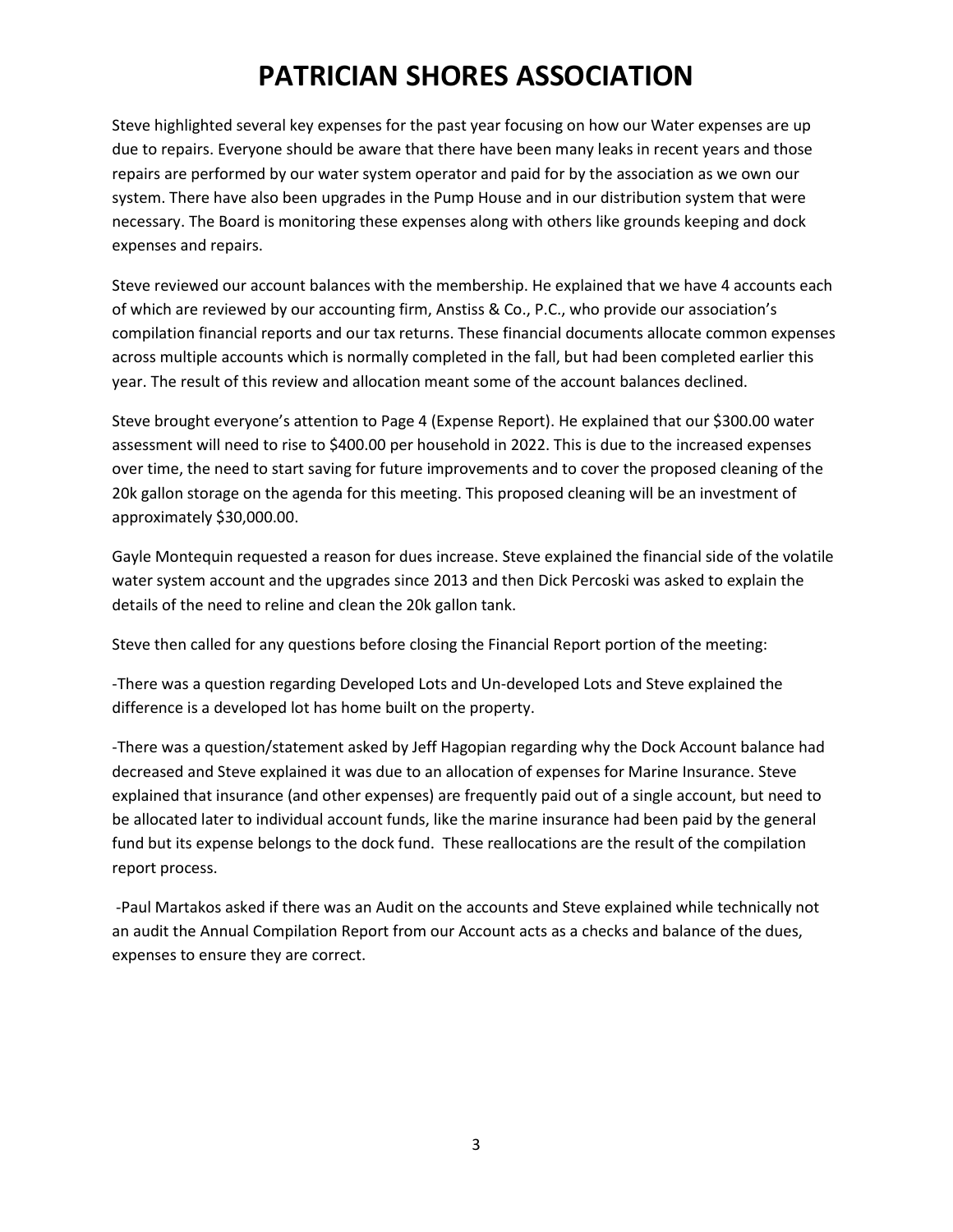#### **Committee Reports**

#### **Activity Committee –**

Joe reported that formal activities were somewhat hampered this past year due to the Covid-19 issues. Several members attended local plays at Interlake's Summer Theatre followed by dinner as a group. Thank you to Ginny Baudanza and Marilyn Lezberg for coordinating this activity. The Book Club continues to meet on the beach to review popular books.

**Communications Committee-**PSA Website; Patrician Edition Newsletter. Stephanie Durand reported that the Website went live in October of 2020, She explained that items on it include the Rules for Homeowners in Patrician Shores as well as The Tennis Courts, the Newsletter is also on the Website. There is also a Members Only site that Members can log into. If anyone is having trouble doing that they can ask one of the members of the committee Cindy White, Mary or Ken Hettinger, and Stephanie Durand.

#### **Ad Hoc Water Usage and Sustainability Committee -**

President Joe Griffin gave a brief overview of our Summer Water Issues, as well as the reasons behind Water Bans and Water Conservation efforts, and then turned the discussion over to Vice President Marty Berman. Marty gave a brief explanation of our Well and Pumping System, talked about climate change and Drought conditions in our State. He stated that the continuous rain in July helped but that the shared aquifers are not back to normal yet. He also stated that the committee has met 7 times. He thanked all the members for their work. He explained that the committee had formed many action plans. Some have been implemented and some are still in progress.

Additional equipment has been deemed necessary to help monitor the system and assist with the detection of leaks. Ex: a device that can measure the water level in the two wells that will help to avoid the well pumps operating and possibly overheating when well water levels are low, and a device that helps detect water flow underground.

The committee has decided to form a welcome committee to apprise new members of our water system and how to help conserve water. There has also been a Survey designed that Marty hoped to have ready for the meeting but will instead distribute to members in the Spring. Finally, he talked about the committees plan to educate everyone to conserve. Joyce Volpe spoke on this issue and mentioned the Facebook blasts with hints on how to conserve. Marty also thanked Dick Percoski for educating the committee on our system. He also urged everyone to use our Facebook page to post ideas on conservation. Frank Sarno was asked to explain the concept of "Soil Moist" to sustain moisture in flowerpots, boxes and beds. He gave a quick demonstration on how to use it and offered to educate anyone interested in this concept.

Marty thanked Frank and then mentioned that the team that keeps our water system running is looking for some young talent and expertise to help the current members. Volunteers can contact Joe, or any Board Members.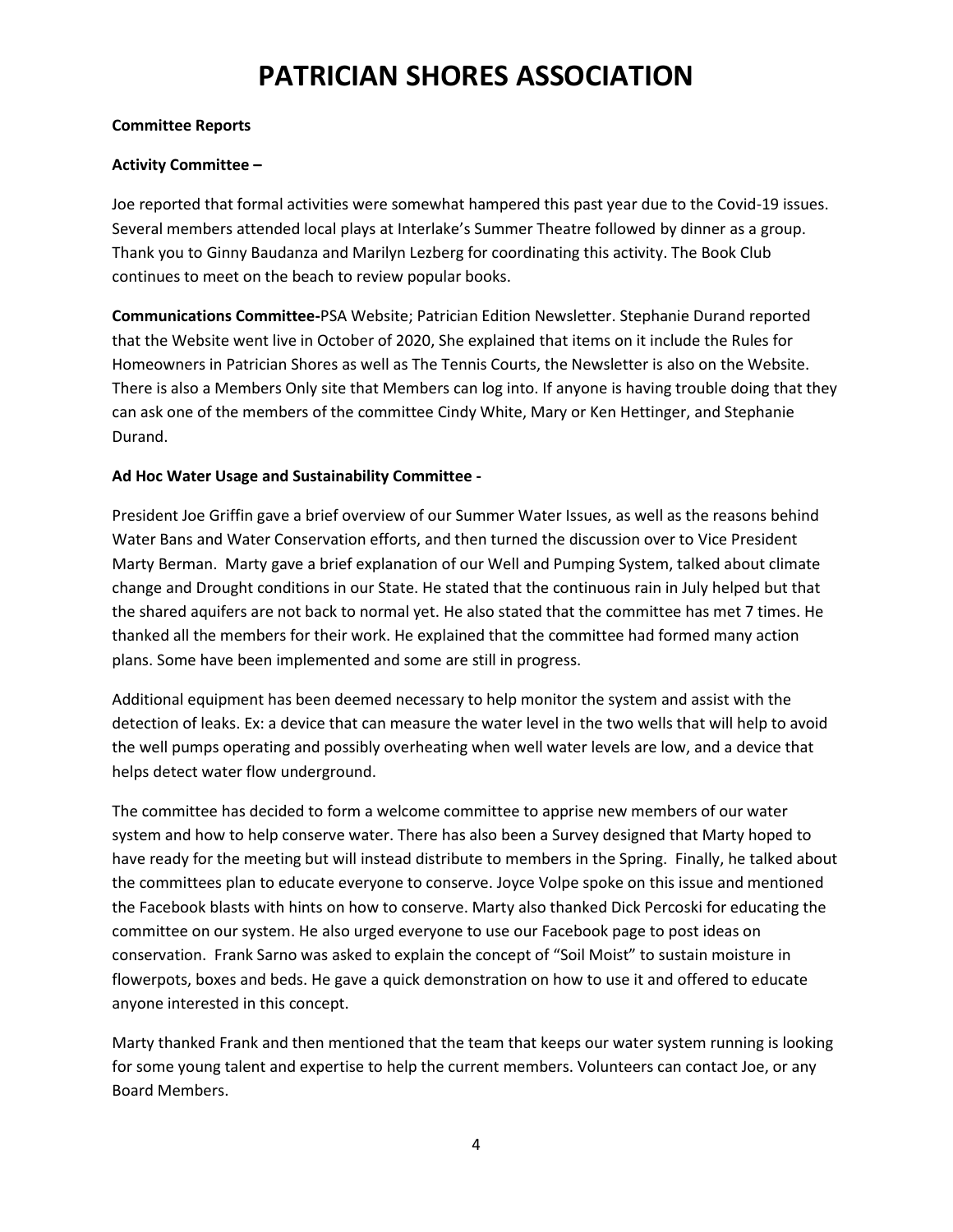Paul Martakos asked a question about demand (usage) and supply. Marty called on Dick Percoski for the numbers of our collective average daily usage. Dick was able to give those numbers and compare them to holiday weekend usage. Average daily 10-15,000 gallons and last July  $4<sup>th</sup>$  this went up to 24-25,000 gallons daily. He also talked about 'Threats to our System.' Dick gave the example of a severe weather condition. The discussion ended with Jay Boucher giving a tribute to Dick Percoski for all he has done to keep our water system safe and running smoothly. Members applauded Dick for his dedication to the water system

#### **Old Business**

President Griffin explained that the Rec Hall floor was refinished last Fall within the approved Budget. The Board is now asking for approval to install a prefinished laminate floor in the 'stage area' (Expenditure not to exceed \$4,500.00). The Stage area tiles are cracked, broken and some missing which presents a tripping hazard. The floor will first require a new plywood subfloor and the laminate installed over it. Doorway thresholds will also be installed. This will actually only be \$3,700.00 as there was an \$800.00 savings on the floor that was done last Fall and it can be used toward the stage flooring. Motions were made and seconded with no discussion. The affirmative vote was unanimous.

#### **New Business**

**Patrician Shores Sign -** The Patrician Shores Sign at our Entrance needs immediate attention. It was discovered in the Spring that it was not in good shape. The frame is rotted, and posts are rotting also. The Face of the sign is extremely faded as well. Temporary repairs were made but replacement is inevitable. Board requested a budget not to exceed \$2,750.00 for replacement of sign and framework. Motion was made (Jay Boucher) and seconded (Gayle Montequin), vote was unanimous and affirmative. The Board will also explore adding some type of lighting to the sign.

**Retaining Wall -** The retaining wall that surrounds 3 sides of the entrance sign where the flowers are planted is rapidly deteriorating and in need of replacement. We received 2 proposals from landscape companies that far exceeded our financial expectation. The Board feels that this can be done with decorative concrete blocks and our talented 'volunteer labor.' The Board requested a "not to exceed amount" of \$6,500.00 for materials. Motion made (Susan Rourke) and seconded (Jay Boucher). Jay Boucher added a friendly motion for an amendment that the Board attempt to accomplish the objective for half of the requested amount, or, \$3,250 with a not to exceed cost of \$6,500. Motion was seconded and unanimously approved.

**PWC Storage Proposal** – Dock Committee Chair Bill Holbrook proposed a new way to store and tether PWC's. The Association would purchase (at a cost of \$900.00 each) a number (12) of Jet Ski "Ramps" to get jet skis safely on and off the Beach. These "Ramps/Moorings" would be paid for with an increase in the fee's for "moorings." The fee would go from \$25.00 to \$50.00. The Association would essentially loan the money to the PWC account and the new fee would pay it back. This is proposed to keep jet skis from banging together and being damaged in bad weather or even getting loose from their mooring and floating or sinking in the lake. Motion was made (S. Rourke) and seconded (Jay Boucher), that a not to exceed price of \$12,000 for the purchase of the storage units. Several questions were asked such as: